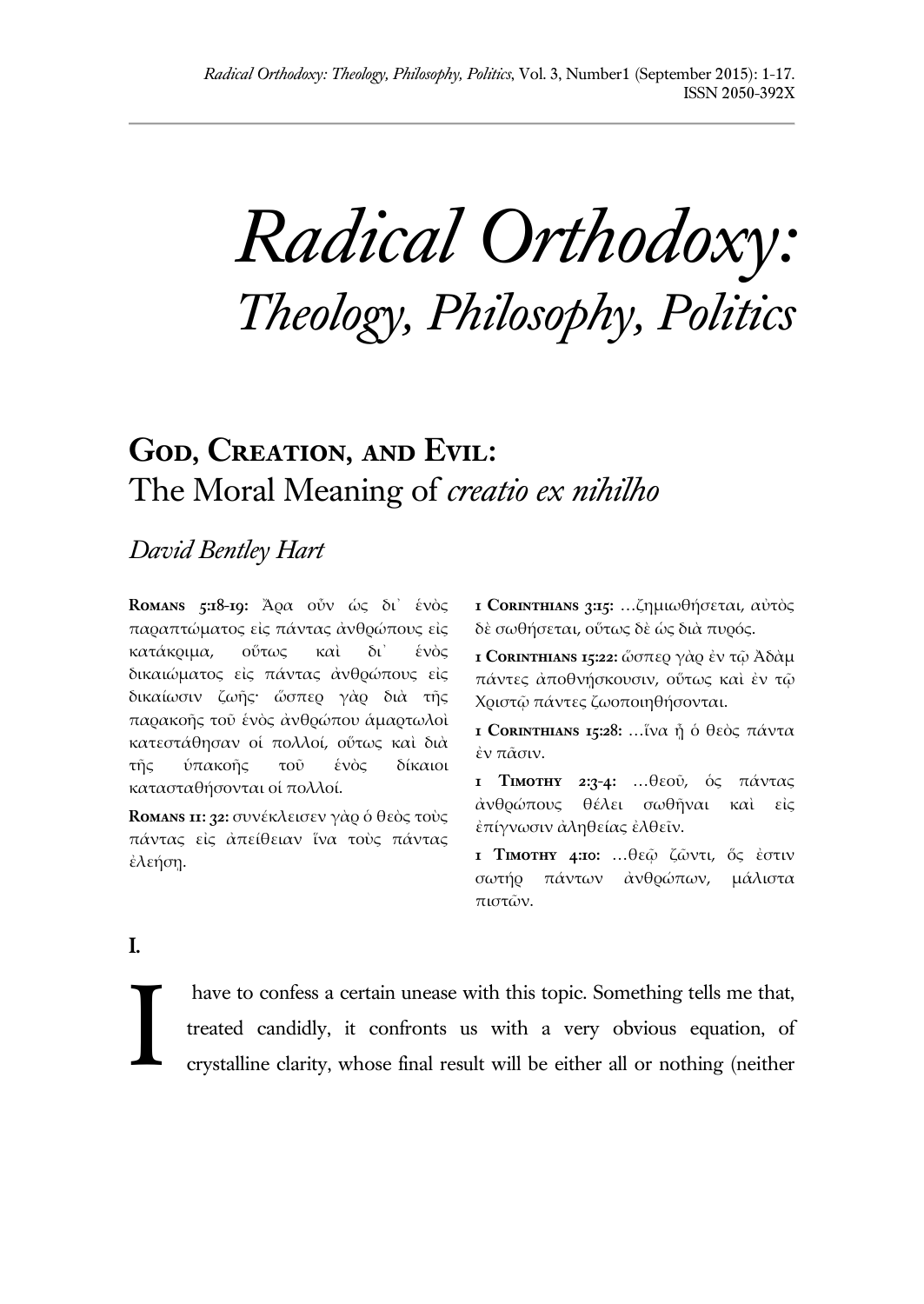of which is a particularly tractable sum).<sup>1</sup> I also fear repeating arguments I have made in the past, and thereby retaining both their strengths and their deficiencies. I am especially keen to avoid arguments that rely in a very particular way upon the classical metaphysics of transcendence, to which I remain ever faithful, but which can also constitute something of an easy escape from troubling problems. The temptation, to which I have often yielded, is to invoke the ontology of ontological supereminence, or impassibility, or the eternal plenitude of the absolute (or what have you) to remind us that God *in se* is not determined by creation and that, consequently, evil does not enter into our understanding of the divine essence. All of this is true, of course, but left to itself it inexorably devolves toward half-truth, and then toward triviality—a wave of the prestidigitator's hand and Auschwitz magically vanishes. And so I should prefer here to address the other side of that metaphysical picture: the unavoidable conclusion that, precisely because God and creation are ontologically distinct in the manner of the absolute and the contingent, they are morally indiscerptible.

The first theological insight I learned from Gregory of Nyssa—and I suspect the last to which I shall cling when all others fall away—is that the Christian doctrine of *creatio ex nihilo* is not merely a cosmological or metaphysical claim, but also an eschatological claim about the world's relation to God, and hence a moral claim about the nature of God in himself. In the end of all things is their beginning, and only from the perspective of the end can one know what they are, why they have been made, and who the God is who has called them forth from nothingness. And in Gregory's thought, with an integrity found only also in Origen and Maximus, protology and eschatology are a single science, a single revelation disclosed in the God-man. There is no profounder meditation on the meaning of creation than Gregory's eschatological treatise *On the Soul and* 

l

 $1$ <sup>1</sup> This piece was originally written for presentation at the Creatio ex Nihilo conference at the University of Notre Dame (July 2015).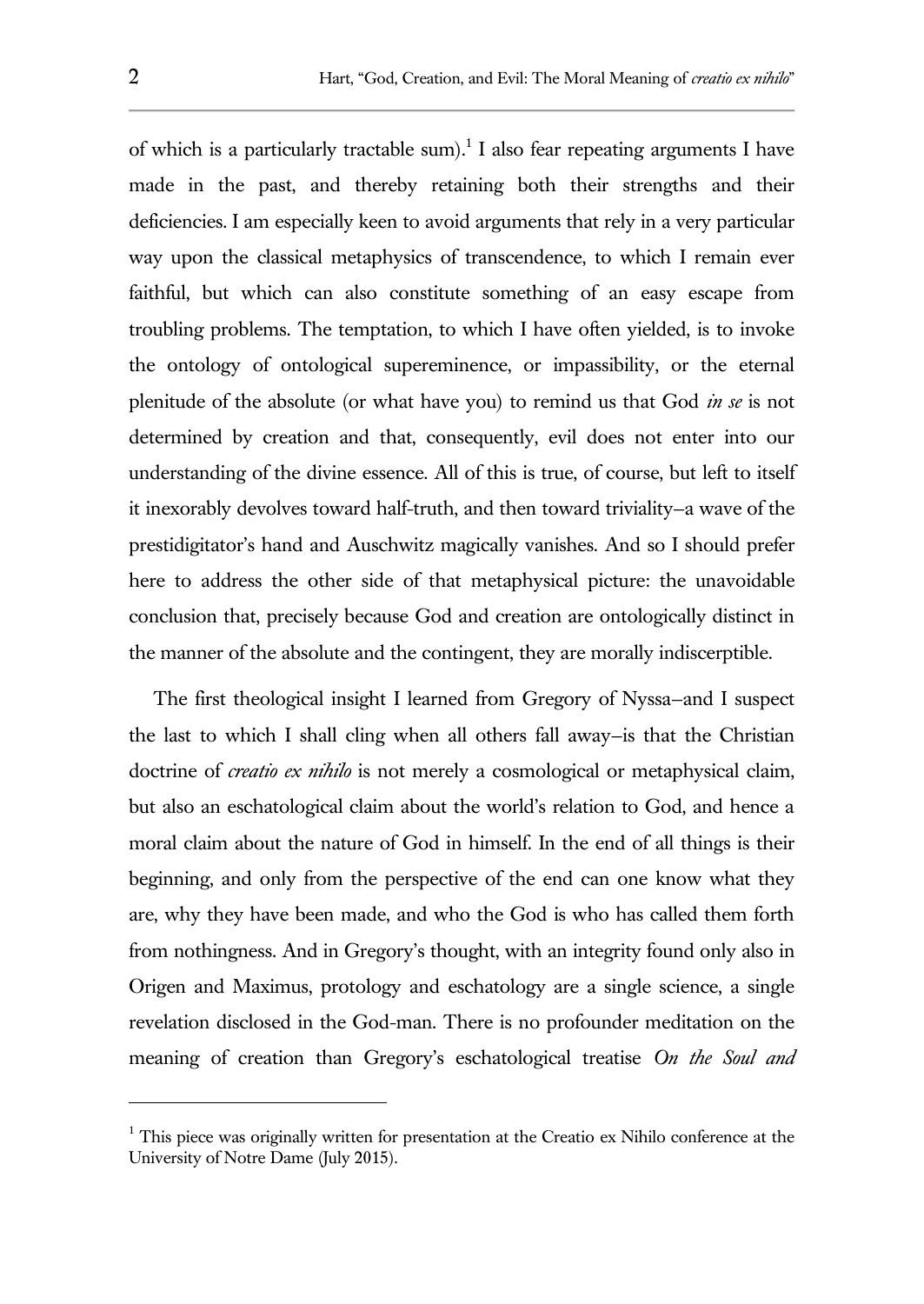*Resurrection*, and no more brilliantly realized eschatological vision than his *On the Making of Humanity*. For him, clearly, one can say that the cosmos has been truly created only when it reaches its consummation in "the union of all things with the first good," and that humanity has truly been created only when all human beings, united in the living body of Christ, become at last that "Godlike thing" that is "humankind according to the image."

My topic, though, is not Gregory's theology, but only the principle that the doctrine of creation constitutes an assertion regarding the eternal *identity* of God. It is chiefly an affirmation of God's absolute dispositive liberty in all his acts: the absence of any external restraint upon or necessity behind every decision of his will. And, while one must avoid the pathetic anthropomorphism of imagining God's decision to create as an arbitrary choice made after deliberation among options, one must still affirm that it is *free*, that creation can add nothing to God, that God's being is not dependent on the world's, and that the only necessity in the divine act of creation is the impossibility of any hindrance upon God's expression of his goodness. Yet, paradoxically perhaps, this means that the moral destiny of creation and the moral nature of God are absolutely inseparable. For, as the transcendent Good beyond all beings, he is the transcendental end of any action of any rational nature; and then, obviously, the end toward which God acts must be his own goodness: he who is the beginning and end of all things. And this eternal teleology, viewed from the vantage of history, is a cosmic eschatology. As an eternal act, creation's term is the divine nature; within the orientation of time, its term is a "final judgment." No matter how great the autonomy one grants the realm of secondary causes, two things are certain. First, as God's act of creation is free, constrained by neither necessity nor ignorance, all contingent ends are intentionally enfolded within his decision. And, second, precisely because God in himself is absolute, "absolved" of every pathos of the contingent, his moral "venture" in creating is infinite. For all causes are logically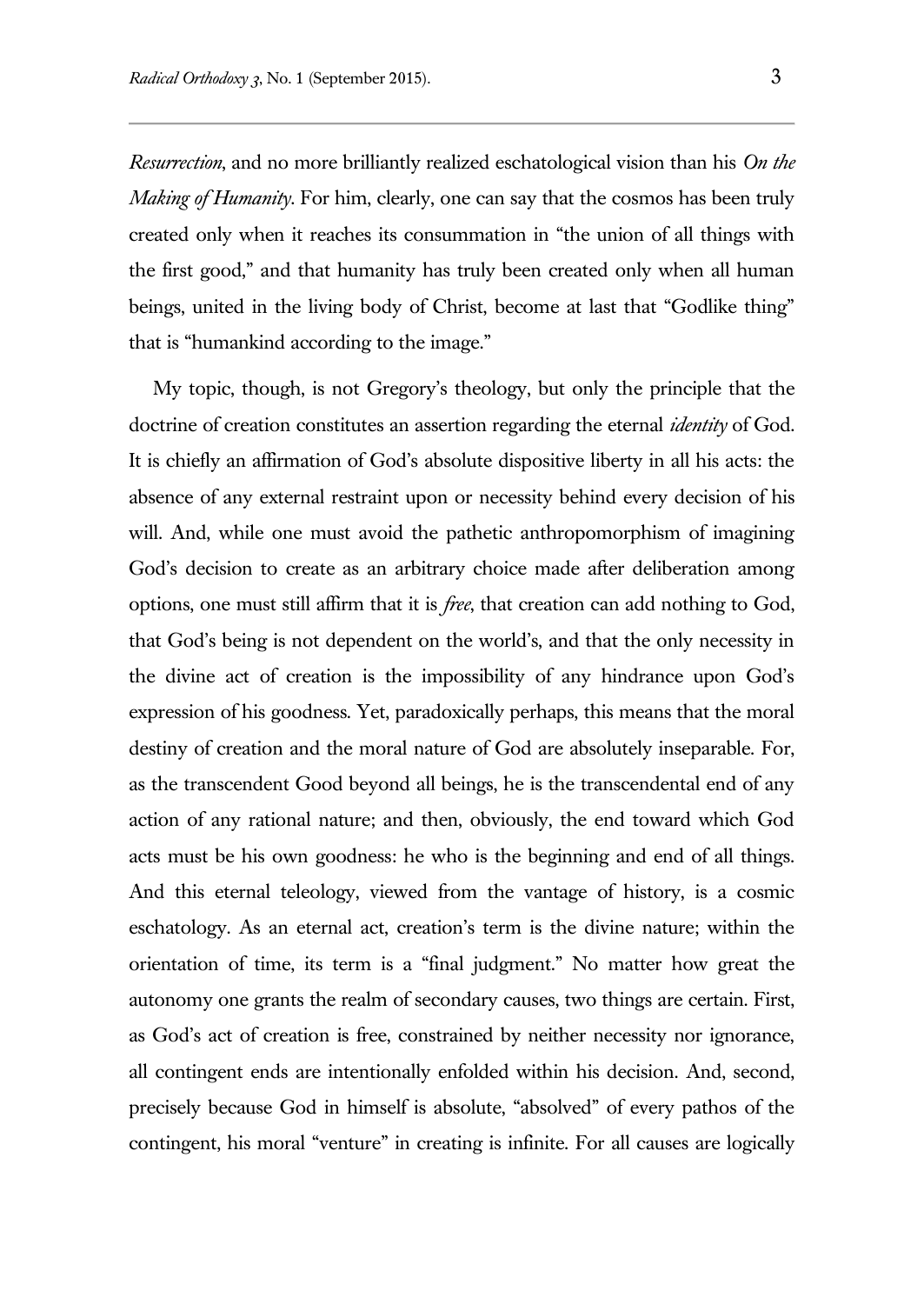reducible to their first cause; this is no more than a logical truism, and it does not matter whether one construes the relation between primary and secondary causality as one of total determinism or utter indeterminacy, for in either case all "consequents" are—either as actualities or merely as possibilities—contingent upon their primordial "antecedent," apart from which could not exist. Moreover, the rationale—the definition—of a first cause is the final cause that prompts it; and so if that first cause is an infinitely free act emerging from an infinite wisdom, all those consequents are intentionally entailed—again, either as actualities or as possibilities—within that first act; and so the final end to which that act tends is its *whole* moral truth. The traditional ontological definition of evil as a *privatio boni* is not merely a logically necessary metaphysical axiom about the transcendental structure of being, but also an assertion that when we say "God is good" we are speaking of him not only relative to his creation, but (however apophatically) as he is in himself; for in every sense being *is* act, and God—in his simplicity and infinite freedom—*is* what he does.

## **II.**

Between the ontology of *creatio ex nihilo* and that of emanation, after all, there really is no metaphysical difference—unless by the latter we mean a kind of gross material efflux of the divine substance into lesser substances (but of course no one, except perhaps John Milton, ever believed in such a thing). In either case, all that exists comes from one divine source, and subsists by the grace of impartation and the labor of participation: an economy of donation and dependency, supereminence and individuation, actuality and potentiality. God goes forth in all beings and in all beings returns to himself—as, moreover, an expression not of God's dialectical struggle with some recalcitrant exteriority, but of an inexhaustible power wholly possessed by the divine in peaceful liberty. All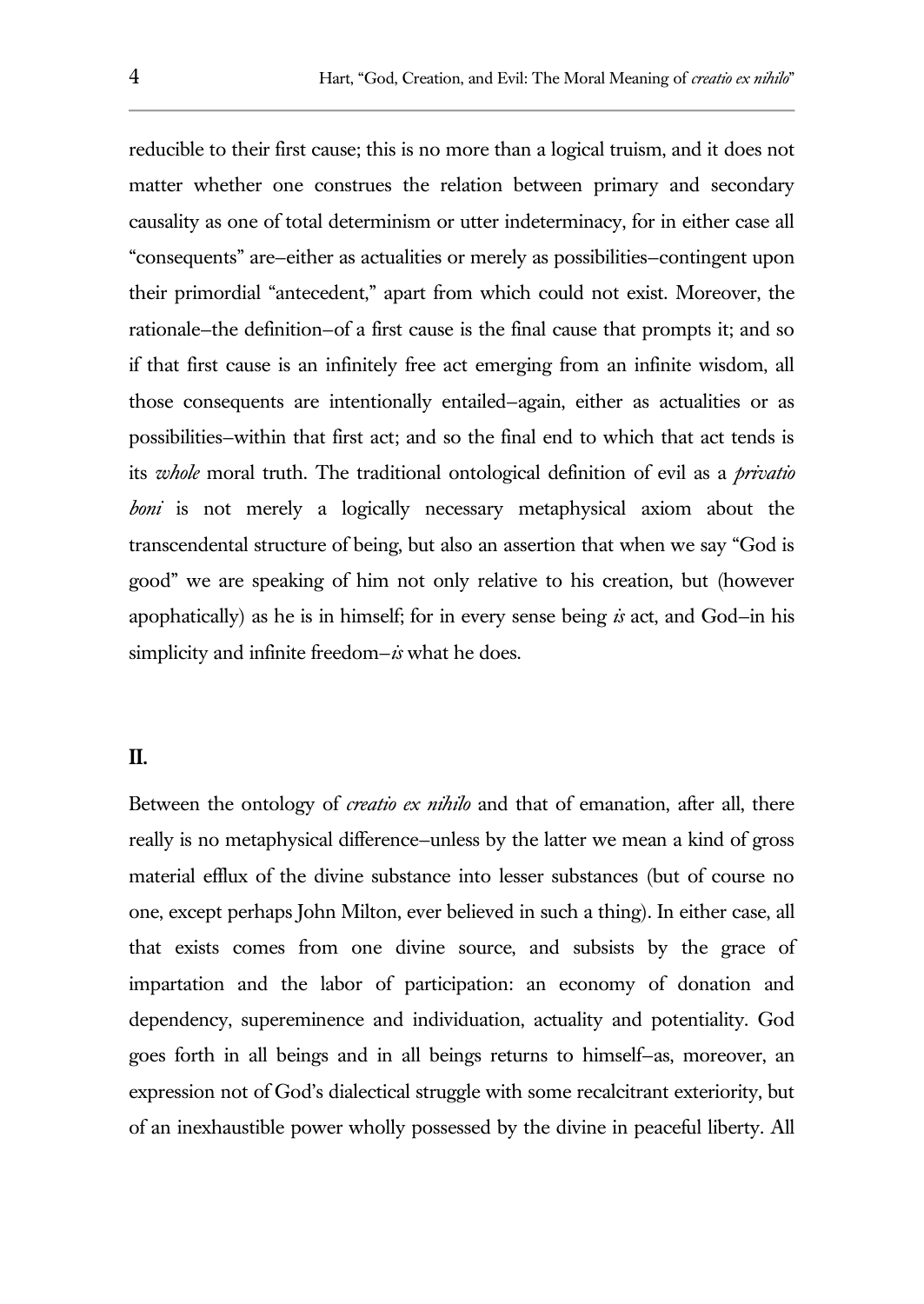the doctrine of creation adds is an assurance that in this divine outpouring there is no element of the "irrational": something purely spontaneous, or organic, or even mechanical, beyond the power of God's rational freedom. But then it also means that within the story of creation, viewed from its final cause, there can be no residue of the pardonably tragic, no irrecuperable or irreconcilable remainder left at the end of the tale; for, if there were, this too God would have done, as a price freely assumed in creating. This is simply the logic of the truly absolute. Hegel, for instance, saw the great slaughter-bench of history as a tragic inevitability of the Idea's odyssey toward *Geist* through the far countries of finite negation; for him, the merely particular—say, the isolated man whose death is, from the vantage of the all, no more consequential than the harvesting of a head of cabbage—is simply the smoke that rises from the sacrifice. But the story *we* tell, of creation as God's sovereign act of love, leaves no room for an ultimate distinction between the universal truth of reason and the moral meaning of the particular—nor, indeed, for a distinction between the moral meaning of the particular and the moral nature of God. Precisely because God does not determine himself in creation—because there is no dialectical necessity binding him to time or chaos, no need to forge his identity in the fires of history-in creating he reveals himself truly. Thus every evil that time comprises, natural or moral—a worthless distinction, really, since human nature is a natural phenomenon—is an arraignment of God's goodness: every death of a child, every chance calamity, every act of malice; everything diseased, thwarted, pitiless, purposeless, or cruel; and, until the end of all things, no answer has been given. Precisely because creation is not a theogony, all of it is theophany. It would be impious, I suppose, to suggest that, in his final divine judgment of creatures, God will judge himself; but one *must* hold that by that judgment God truly will *disclose* himself (which, of course, is to say the same thing, in a more hushed and reverential voice). Even Paul asks, in the tortured, conditional voice of Romans 9,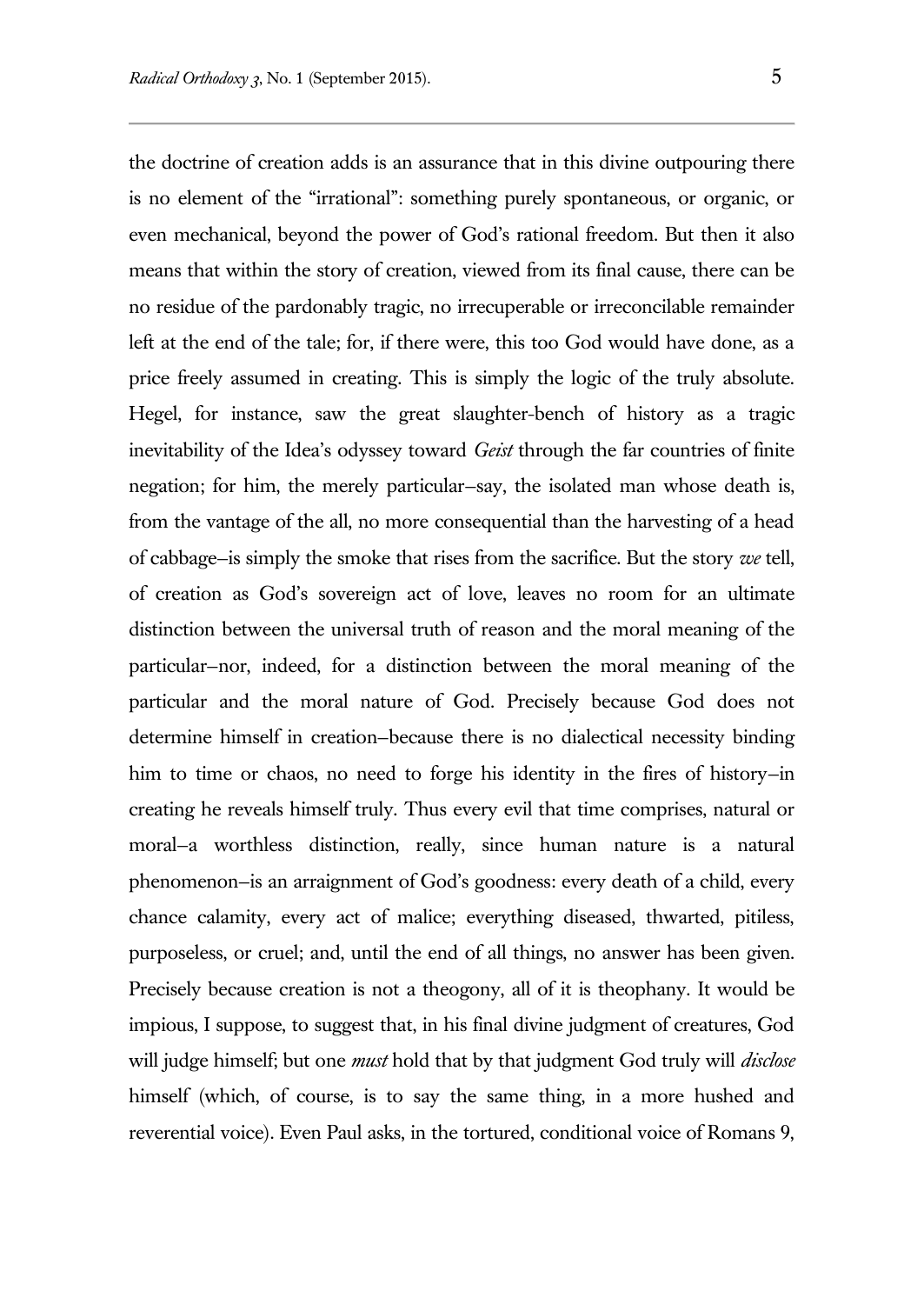whether there might be vessels of wrath stored up solely for destruction *only* because he trusts that there are not, that instead *all* are bound in disobedience *only* so that God might prove himself just by showing mercy on *all*. The *argumentum ad baculum* is a terrifying specter, momentarily conjured up only so as to be immediately chased away by a decisive, radiant *argumentum ad caritatem.*

## **III.**

But this creates a small problem of theological coherence, for a rather obvious reason. To wit—and this should be an uncontroversial statement—the God in whom the majority of Christians throughout history have professed belief would appear to be evil (at least, judging by the dreadful things we habitually say about him). And I intend nothing more here than an exercise in sober precision, based on the presumption that words should have some determinate content. Every putatively meaningful theological affirmation dangles upon a golden but fragile thread of analogy. It must be possible to speak of God without mistaking him for a being among beings, an instance of something greater than himself. Between God and creatures lies an epistemological chasm nothing less than infinite, which no predicate can span univocally. Even Scotists believe that, within the weak embrace of a largely negative *conceptum univocum entis*, the modal disproportion between the infinite and the finite renders the analogy between God and creatures irreducibly disjunctive. But neither can theological language consist in nothing but equivocal expostulations, piously but fruitlessly offered up into the abyss of the divine mystery; this would evacuate theological language not only of logical, but of *semantic* content; nothing could be affirmed—nothing could *mean* anything at all. And yet, down the centuries, Christians have again and again subscribed to formulations of their faith that clearly reduce a host of cardinal Christian theological usages— most especially moral predicates like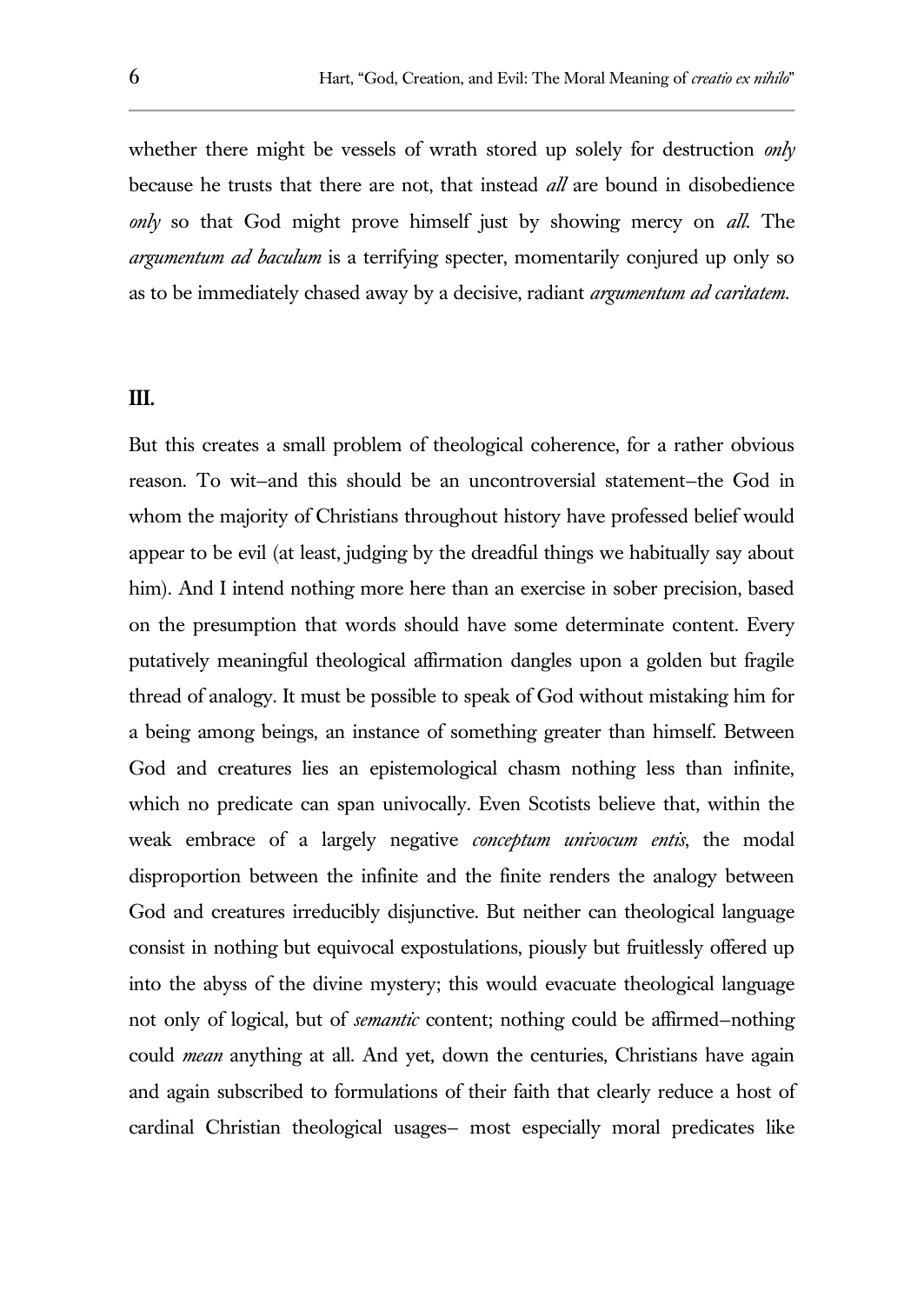"good," "merciful," "just," "benevolent," "loving"—to utter equivocity, and by association the entire grammar of Christian belief to meaninglessness. Indeed, so absolute is this equivocity that the only hope of rescuing any analogy from the general ruin would be to adopt "evil" as the sole plausible moral "proportion" between God and creatures.

Nor am I speaking of a few marginal, eccentric sects within Christian history; I mean the broad mainstream: particularly, I suppose it pleases me to say, but not exclusively in the West. Let us, briefly, dwell on the obvious. Consider—to begin with the mildest of moral difficulties—how many Christians down the centuries have had to reconcile their consciences to the repellant notion that all humans are at conception already guilty of a transgression that condemns them, justly, to eternal separation from God; and that, in the doctrine's extreme form, every newborn infant belongs to a "*massa damnata*," hateful in God's eyes from the first moment of existence. Of course, the very idea of an "inherited guilt" is a logical absurdity, rather on the order of a "square circle"; all the doctrine *truly* asserts is that God imputes to innocent creatures a guilt they can never have contracted, out of what from any sane perspective can only be called malice. But this is just the beginning of the problem. For one broad venerable stream of tradition, God on the basis of this imputation delivers the vast majority of the race to perpetual torment, including infants who die unbaptized—though one later, intenerating redaction of the tale says the children, at least, though denied the vision of God, will be granted the homely beatitude of the *limbus infantium* (which mitigates but does not dispel the doctrine's moral idiocy). And then the theology of "grace" grows grimmer. For, in the great Augustinian tradition, since we are somehow born meriting not only death but eternal torment, we are asked to see in God's narrow choice *ante praevisa merita* to elect a small remnant for salvation, and either to predestine or infallibly consign the vast remainder to everlasting misery, a laudable generosity. When Augustine lamented the soft-heartedness that made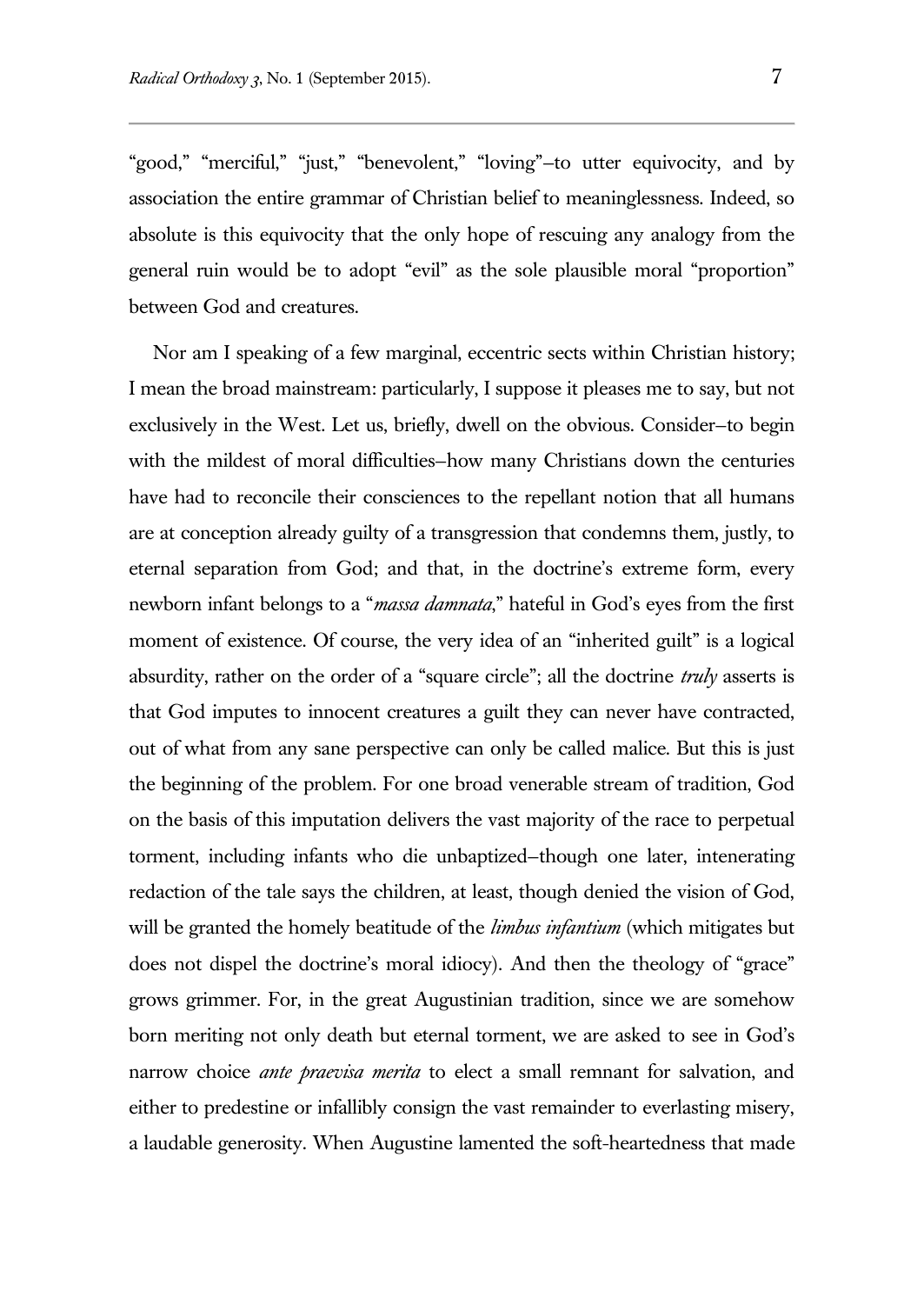Origen believe that demons, heathens, and (most preposterously of all) unbaptized babies might ultimately be spared the torments of eternal fire, he made clear how the moral imagination must bend and twist in order to absorb such beliefs. Pascal, in assuring us that our existence is explicable only in light of a belief in the eternal and condign torment of babies who die before reaching the baptismal font, shows us that there is often no meaningful distinction between perfect faith and perfect nihilism. Calvin, in telling us that hell is copiously populated with infants not a cubit long, merely reminds us that, within a certain traditional understanding of grace and predestination, the choice to worship God rather than the devil is at most a matter of prudence. So it is that, for many Christians down the years, the rationale of evangelization has been a desperate race to save as many souls as possible *from God* (think of poor Francis Xavier, dying of exhaustion trying to pluck as many infants as possible from the flames). Really, Reformed tradition is perhaps to be praised here for the flinty resolve with which it faces its creed's implications: Calvin had the courage to acknowledge that his account of divine sovereignty necessitates belief in the predestination not only of the saved and the damned, but of the fall itself; and he recognized that the biblical claim that "God is love" must, on his principles, be accounted a definition not of God in himself, but only of God as experienced by the elect (toward the damned, God is in fact hate). And it is fitting that, among all models of atonement, Reformed theology so securely fastened upon a particularly sanguinary version of "substitution"—though one whose appeasements avail only for a very few, leaving the requirement of an eternal hell for the great many fully to reveal the glory of divine sovereignty.

Very well. So these aspects of Calvinism represent the *reductio ad absurdum* of the worst aspects of an immensely influential but deeply defective theological tradition. (And, as an Orthodox, I would simply be keeping up tradition if I were merely to denounce all of these doctrinal deformations as just so much Western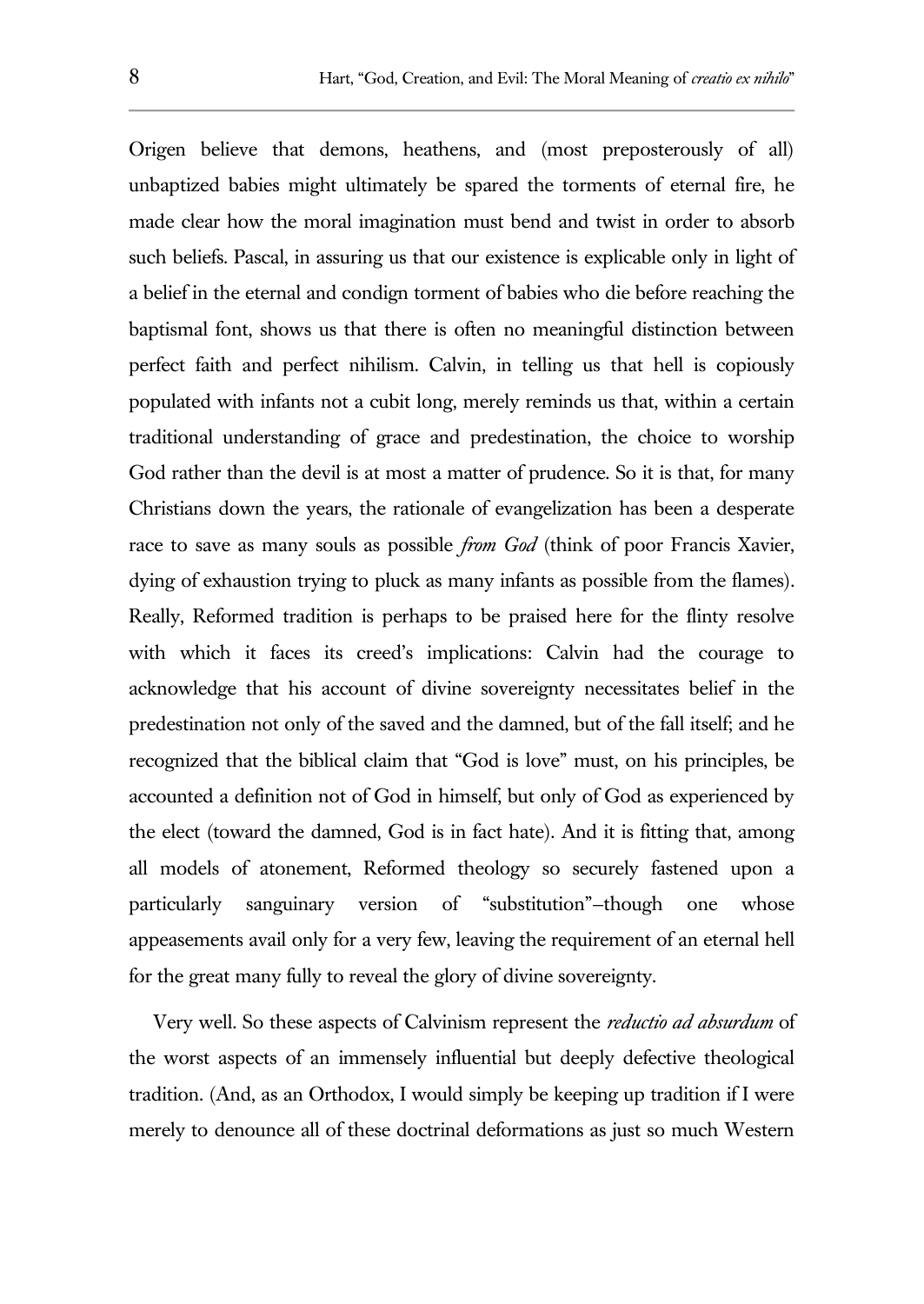Christian "barbarism" and retreat to the pre-Augustinian idyll of Byzantine theology.) Surely, though, we need not grant that the larger Christian understanding of God is morally contradictory. Would that the matter were quite that simple. For all of this follows from an incoherence deeply fixed at the heart of almost all Christian traditions: that is, the idea that the omnipotent God of love, who creates the world from nothing, either imposes or tolerates the eternal torment of the damned. It is not merely peculiarity of personal temperament that prompts Tertullian to speak of the saved relishing the delightful spectacle of the destruction of the reprobate, or Peter Lombard and Thomas Aquinas to assert that the vision of the torments of the damned will increase the beatitude of the redeemed (as any trace of pity would darken the joys of heaven), or Luther to insist that the saved will rejoice to see their loved ones roasting in hell. All of them were simply following the only poor thread of logic they had to guide them out of a labyrinth of impossible contradictions; the sheer enormity of the idea of a hell of eternal torment forces the mind toward absurdities and atrocities. Of course, the logical deficiencies of such language are obvious: After all, what is a *person* other than a whole history of associations, loves, memories, attachments, and affinities? Who are we, other than all the others who have made us who we are, and to whom we belong as much as they to us? We *are* those others. To say that the sufferings of the damned will either be clouded from the eyes of the blessed or, worse, increase the pitiless bliss of heaven is also to say that *no* persons can possibly be saved: for, if the memories of others are removed, or lost, or one's knowledge of their misery is converted into indifference or, God forbid, into greater beatitude, what then remains of one in one's last bliss? Some other being altogether, surely: a spiritual anonymity, a vapid spark of pure intellection, the residue of a soul reduced to no one. But not a person—not the person who was. But the deepest problem is not the logic of such claims; it is their sheer moral hideousness.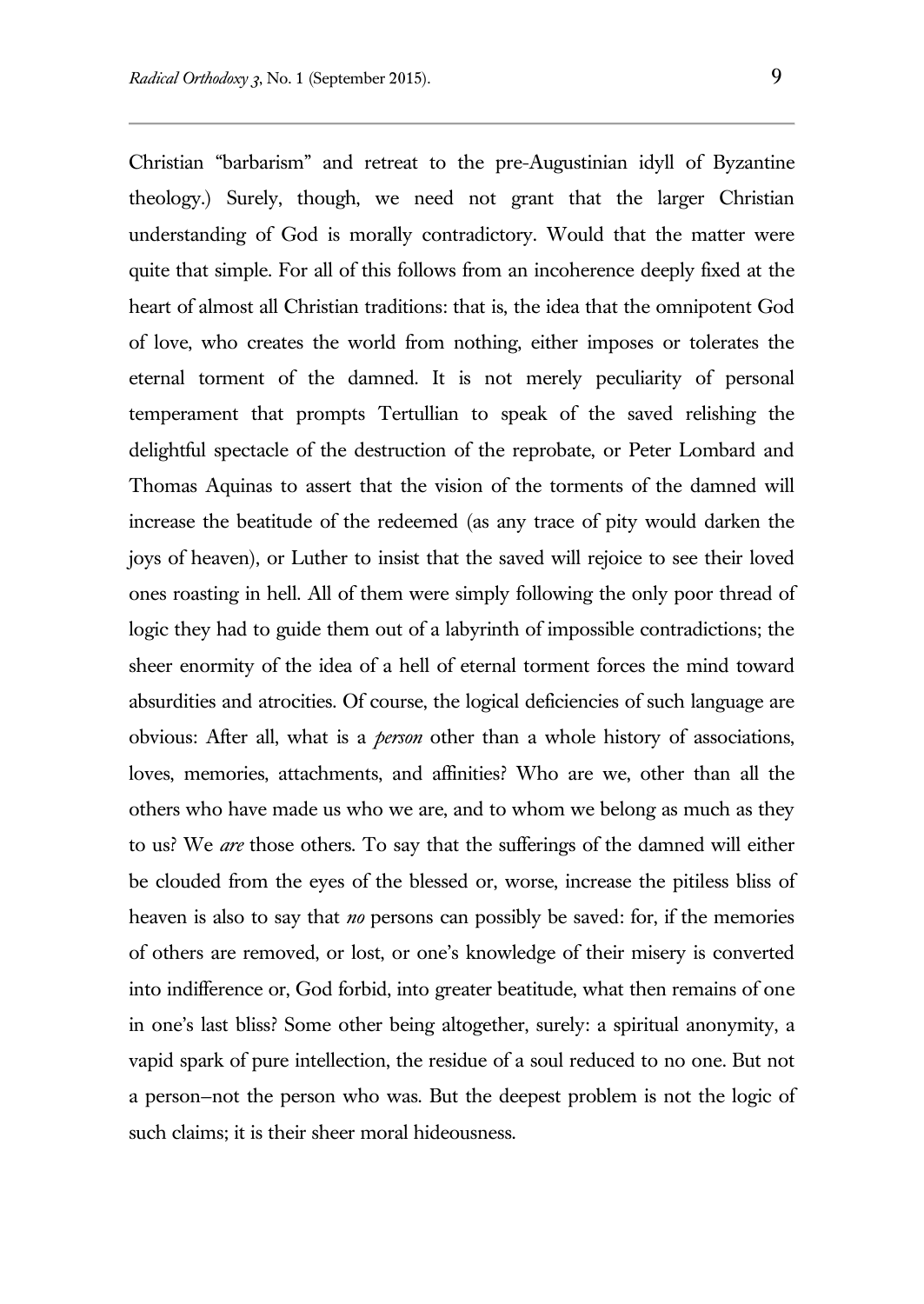### **IV.**

Among more civilized apologists for the "infernalist" orthodoxies these days, the most popular defense seems to be an appeal to creaturely freedom and to God's respect for its dignity. But there could scarcely be a poorer argument; whether made crudely or elegantly, it invariably fails. It might not do, if one could construct a metaphysics or phenomenology of the will's liberty that was purely voluntarist, purely spontaneous; though, even then, one would have to explain how an absolutely libertarian act, obedient to no ultimate prior rationale whatsoever, would be distinguishable from sheer chance, or a mindless organic or mechanical impulse, and so any more "free" than an earthquake or embolism. But, on any cogent account, free will is a power inherently purposive, teleological, primordially oriented toward the good, and shaped by that transcendental appetite to the degree that a soul can recognize the good for what it is. No one can *freely* will the evil as evil; one can take the evil for the good, but that does not alter the prior transcendental orientation that wakens all desire. To see the good truly is to desire it insatiably; not to desire it is not to have known it, and so never to have been free to choose it. It makes no more sense to say that God allows creatures to damn themselves out of his love for them or of his respect for their freedom than to say a father might reasonably allow his deranged child to thrust her face into a fire out of a tender respect for her moral autonomy. And the argument becomes quite insufferable when one considers the personal conditions—ignorance, mortality, defectibility of intellect and will—under which each soul enters the world, and the circumstances—the suffering of all creatures, even the most innocent and delightful of them—with which that world confronts the soul. Again, Reformed tradition is commendable for the intellectual honesty with which it elevates divine sovereignty to the status of *the* absolute theological value, and sovereignty understood as pure inscrutable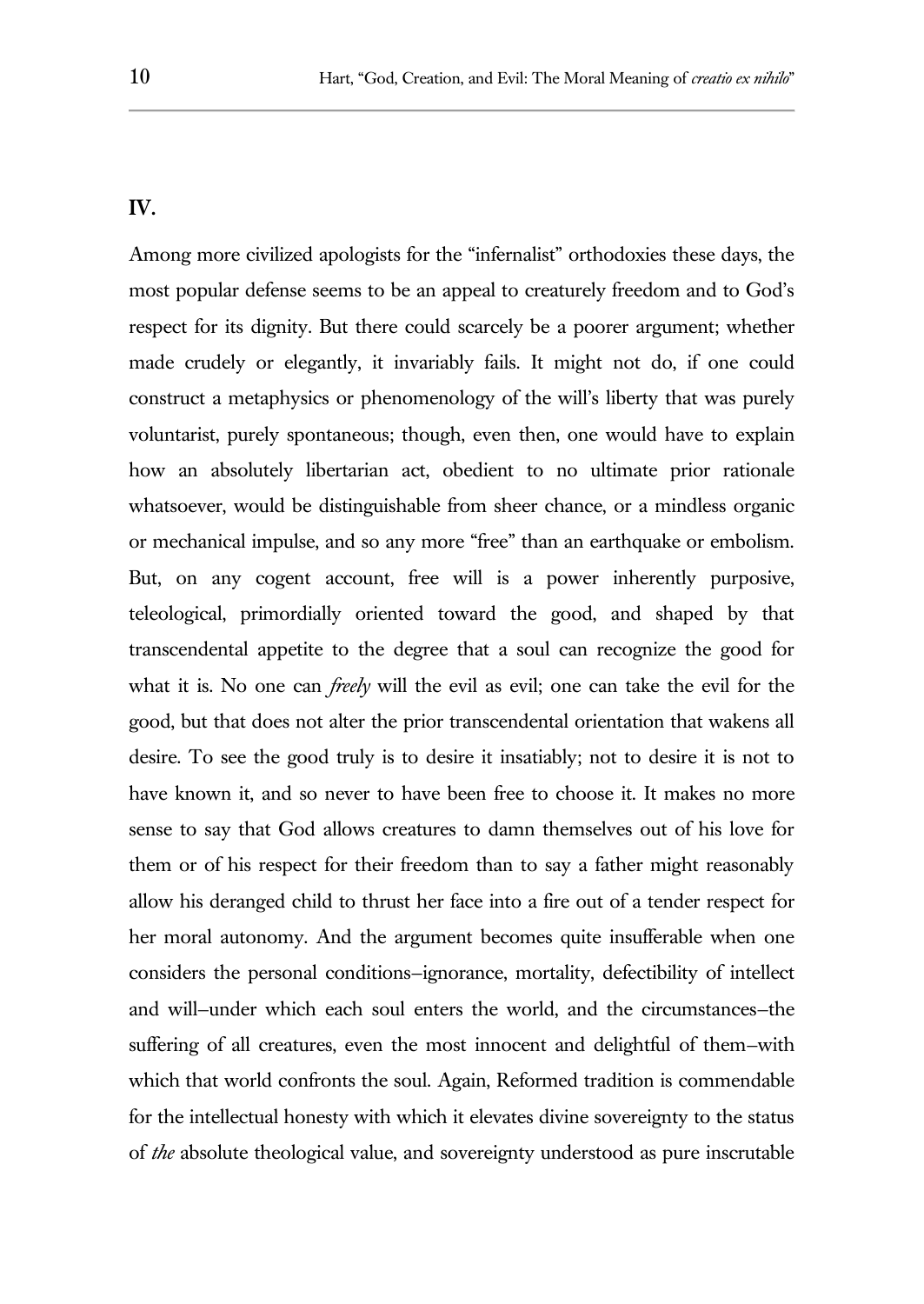power. But, alas, the epistemological cost is extravagant: for Reformed theology is still dogmatically obliged to ascribe to God all those predicates (except "love") that scripture supplies, and so must call God "good," "just," "merciful," "wise," and "truthful." But, transparently, all have been rendered equivocal by the doctrines that surround them; and this equivocity is necessarily contagious; it reduces *all* theological language to vacuity, for none of it can now be trusted; the system, in the end, is one devoid of logical or semantic content: it means nothing, it can be neither believed nor doubted, it is just a formal arrangement of intrinsically empty signifiers, no more true or false than any purely abstract pattern. And obviously no refuge is offered by the stern teaching of the human intellect's "total depravity," as that merely reiterates the problem of equivocity, but with the appropriate dressing of ceremonious cringing. In the words of John Stuart Mill, "To say that God's goodness may be different in kind from man's goodness, what is it but saying, with a slight change of phraseology, that God may possibly not be good?"

Again, however, it is not only Reformed theology that suffers from this contagion of equivocity; it infects every theology that includes the notion of an eternal hell—which is to say, just about the whole Christian tradition.

#### **V.**

I suppose I might be accused not only of overstatement, but of having strayed far from my topic. To me, however, this all follows inexorably from the doctrine of creation. This is not a complicated issue, it seems to me: The eternal perdition the eternal suffering—of any soul would be an abominable tragedy, and so a moral evil if even conditionally intended, and could not possibly be comprised within the ends intended by a truly good will (in any sense of the word "good" intelligible to us). Yet, if both the doctrine of *creatio ex nihilo* and that of eternal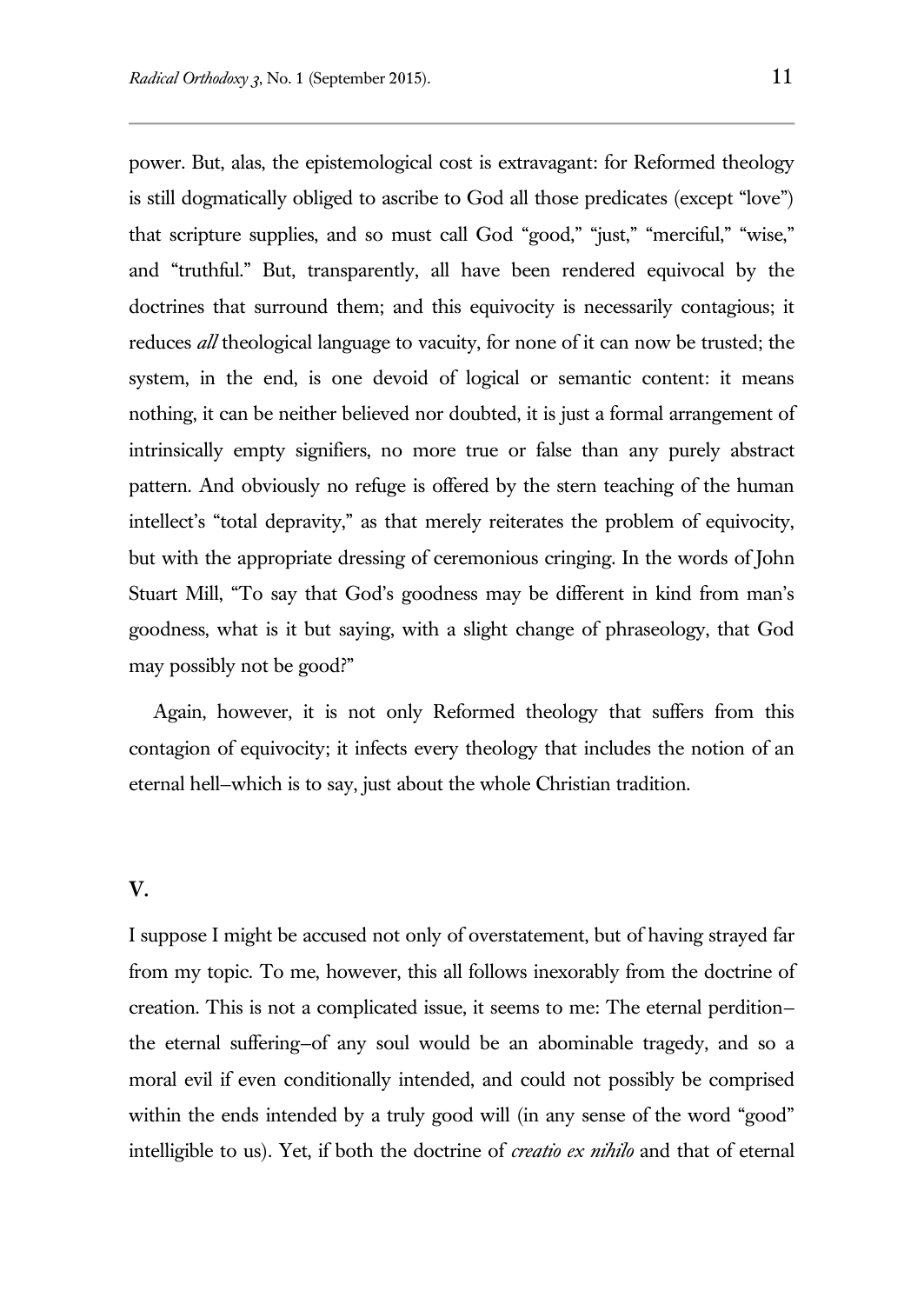damnation are true, that evil is indeed comprised within the intentions and dispositions of God. And, while One may hope that some limited good will emerge from the cosmic drama, somehow preponderant over the evil, at such an unspeakable cost it can be at best a relative and tragically ambiguous good. And what, then, would any damned soul be, as enfolded within the eternal will of God, other than a price settled upon by God with his own power, an oblation willingly exchanged for a finite benefit—the lamb slain from the foundation of the world? And what then is God, inasmuch as the moral nature of any intended final cause must include within its calculus what one is willing to sacrifice to achieve that end; and if the "acceptable" price is the eternal torment of a rational nature, what room remains for any moral analogy comprehensible within finite terms?

The economics of the exchange is really quite monstrous. We can all appreciate, I imagine, the shattering force of Vanya's terrible question to Alyosha in *The Brothers Karamazov*: If universal harmony and joy could be secured by the torture and murder of a single innocent child, would you accept that price? But let us say that somehow, mysteriously—in, say, Zosima's sanctity, Alyosha's kiss, the million-mile march of Vanya's devil, the callous old woman's onion—an answer is offered that makes the transient torments of history justifiable in the light of God's everlasting Kingdom. But *eternal* torments, *final* dereliction? Here the price is raised beyond any calculus of relative goods, and into the realm of absolute—of infinite—expenditure. And the arithmetic is fairly inflexible. We need not imagine, in traditional fashion, that the legions of the damned will far outnumber the cozy company of the saved. Let us imagine instead that only one soul will perish eternally, and all others enter into the peace of the Kingdom. Nor need we think of that soul as guiltless, like Vanya's helpless child, or even as mildly sympathetic. Let it be someone utterly despicable—say, Hitler. Even then, no matter how we understand the fate of that single wretched soul in relation to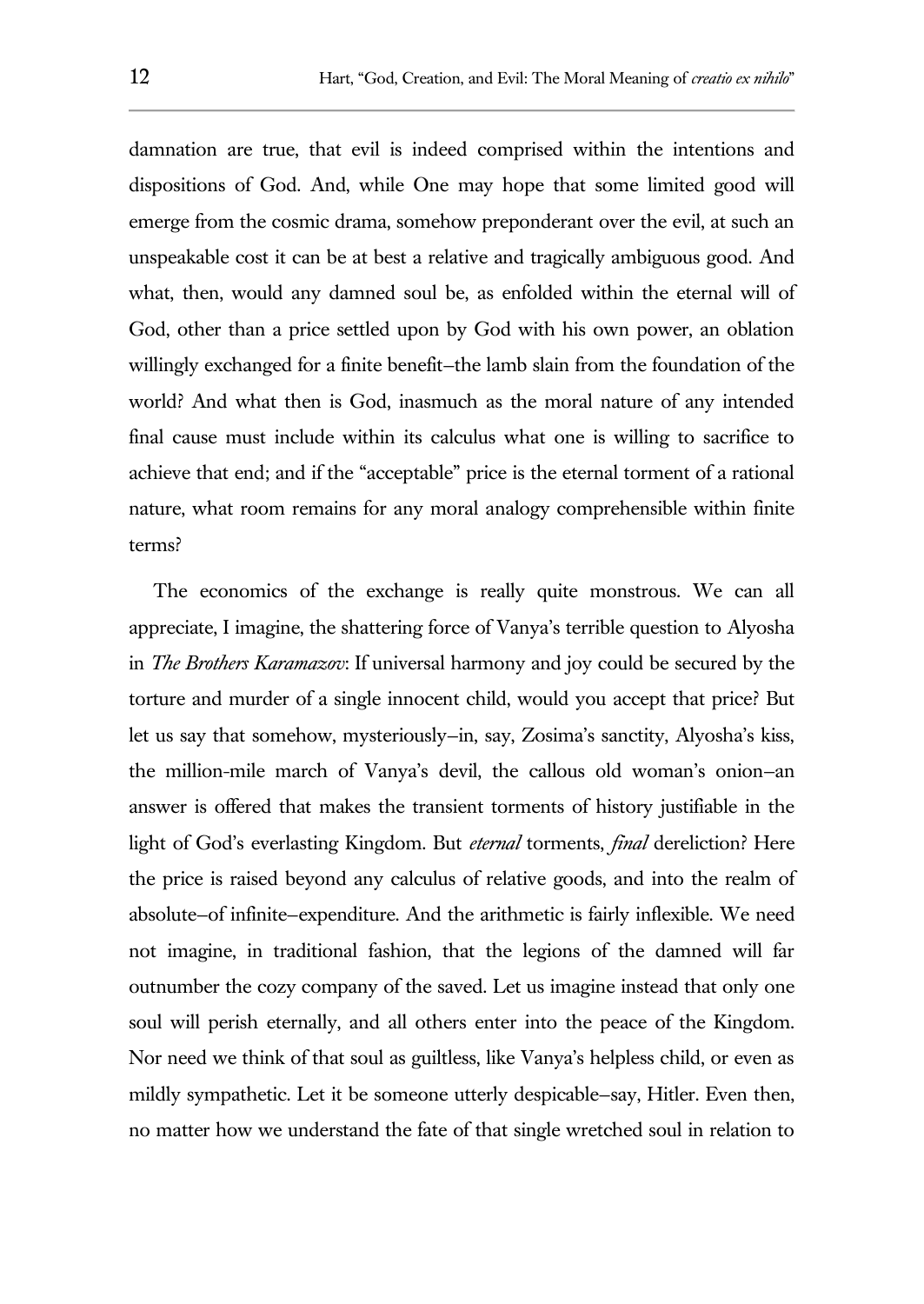God's intentions, no account of the divine decision to create out of nothingness can make its propriety morally intelligible. This is obvious, of course, in predestinarian systems, since from their bleak perspective, manifestly, that poor, ridiculous, but tragically conscious puppet who has been consigned to the abyss exists for no other purpose than the ghastly spectacle of divine sovereignty. But, then, for the redeemed, each of whom might just as well have been denied efficacious grace had God so pleased, who is that wretch who endures God's final wrath, forever and ever, other than their surrogate, their redeemer, the one who suffers in their stead–their Christ? Compared to that unspeakable offering, that interminable and abominable oblation of infinite misery, what would the cross of Christ be? How would it be diminished for us? And to what? A bad afternoon? A temporary indisposition of the infinite? And what would the mystery of God becoming man in order to effect a merely partial rescue of created order be, as compared to the far deeper mystery of a worthless man becoming the suffering god upon whose perpetual holocaust the entire order of creation finally depends? But predestination need not be invoked here at all. Let us suppose instead that rational creatures possess real autonomy, and that no one goes to hell save by his or her own industry and ingenuity: when we then look at God's decision to create from that angle, curiously enough, absolutely nothing changes. Not to wax too anthropomorphizing here, like some analytic philosopher of religion, but let us say God created simply *on the chance* that humanity might sin, and that a certain number of incorrigibly wicked souls might plunge themselves into Tartarus forever; this still means that, morally, he has purchased the revelation of his power in creation by the same horrendous price—even if, in the end, no one at all happens to be damned. The logic is irresistible. God creates. *Alea iacta est*. But, as Mallarmé says, "un coup de dés jamais n'abolira le hasard": for what is hazarded has already been surrendered, entirely, no matter how the dice fall; the aleatory venture may be intentionally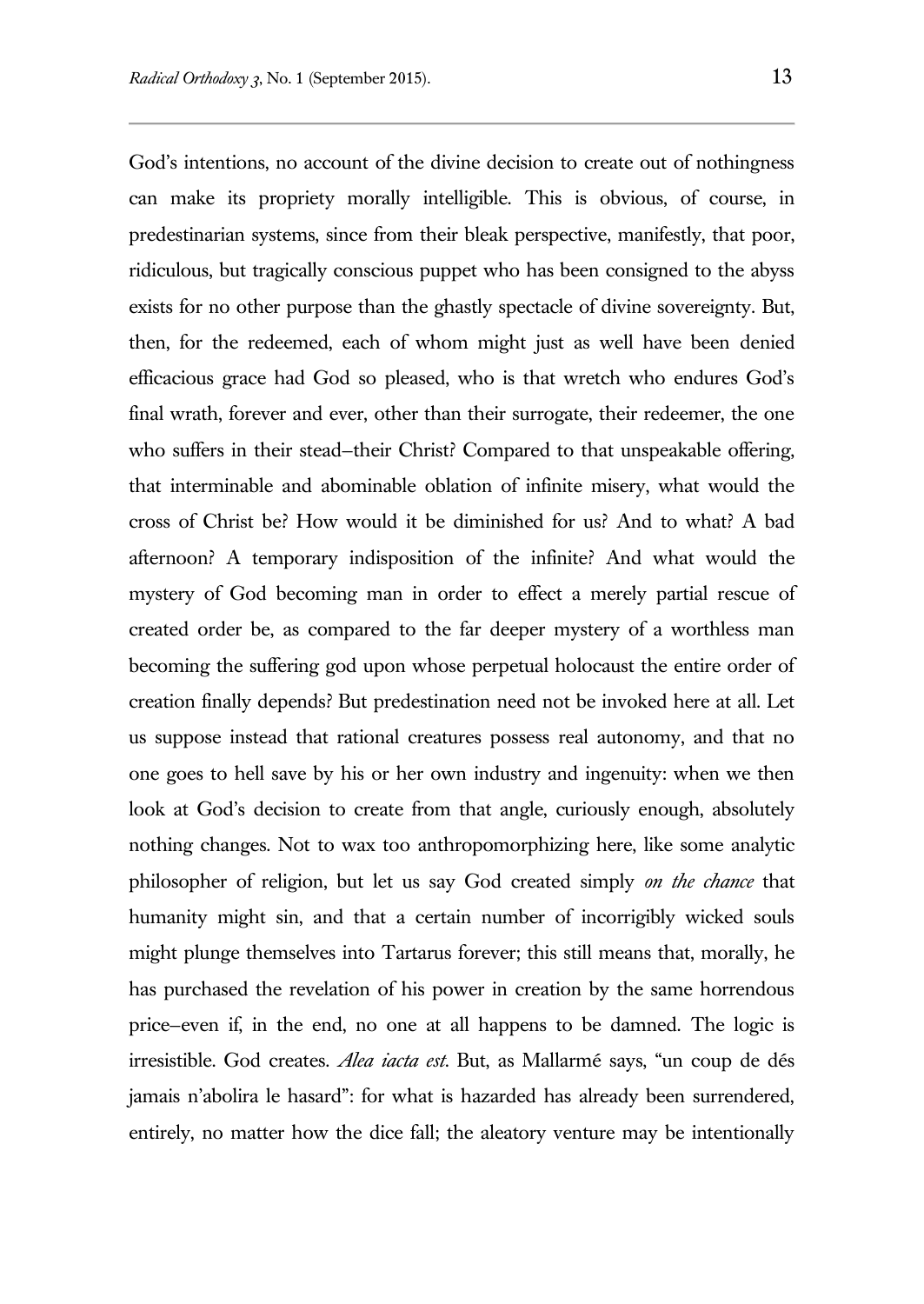indeterminate, but the wager is an irrevocable intentional decision, wherein every possible cost has already been accepted; the irrecuperable expenditure has been offered even if, happily, it is never actually lost, and so the moral nature of the act is the same in either case. To venture the life of your child for some other end is, morally, already to have killed your child, even if at the last moment Artemis or Heracles or the Angel of the LORD should stay your hand. And so, the revelation of God's glory in creatures would still always be dependent upon that evil, that venture beyond good and evil, even if at the last no one perishes. Creation could never then be called "good" in an unconditional sense; nor God the "Good as such," no matter what conditional goods he might accomplish in creating. And, here too, the losing lot might just as well have fallen to the blessed, given the stochastic vagaries of existence: accidents of birth, congenital qualities of character, natural intellectual endowments, native moral aptitudes, material circumstances, personal powers of resolve, impersonal forces of chance, the grim encumbrances of sin and mortality… Once again, who would the damned be but the redeemers of the blessed, the price eternally paid by God for the sake of the Kingdom's felicity?

To be clear: I am not attempting to subject God to an "ethical" interrogation, as though he were some finite agent answerable to standards beyond himself. That would be banal. My concern is the coherence of theological language in light of the logically indispensable doctrine of *creatio ex nihilo*. The golden thread of analogy can stretch across as vast an apophatic abyss as the modal disjunction between infinite and finite or the ontological disproportion between absolute and contingent can open before us; but it cannot span a total antithesis. When we use words like "good," "just," "love" to name God, not as if they are mysteriously *greater* in meaning than when predicated of creatures, but instead as if they bear transparently *opposite* meanings, then we are saying nothing. And, again, the contagion of this equivocity necessarily consumes theology entirely.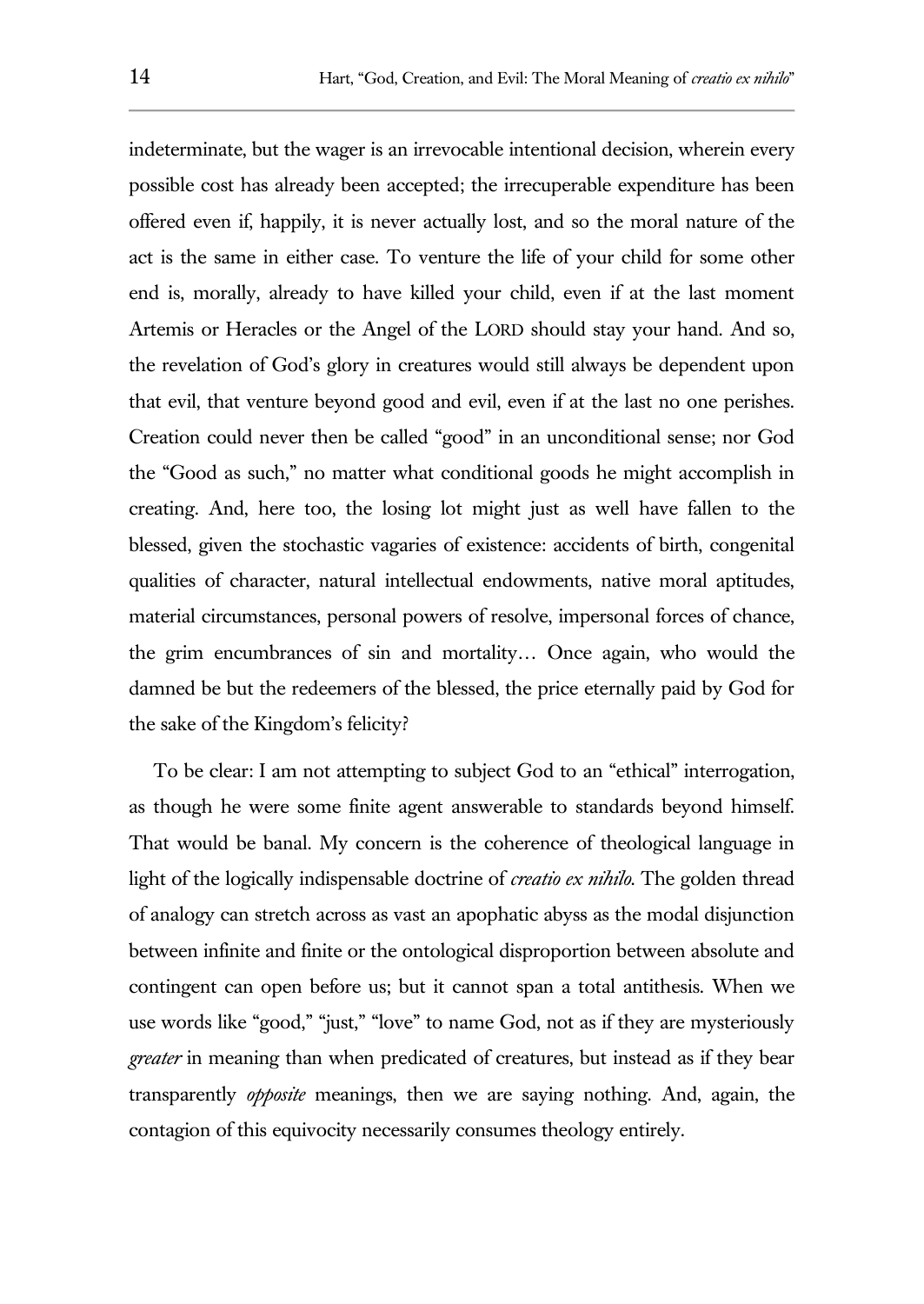#### **VI.**

Of course, theological language is determined by scripture; which is why I began with some of the New Testament's most famously universalists verses, including those asserting a strict equivalence between what is lost in Adam and what saved in Christ; I could have added several more. It is odd that for at least fifteen centuries such passages have been all but lost behind so thin a veil as can be woven from those three deeply ambiguous verses that seem (and only *seem*) to threaten eternal torments for the wicked. But that is as may be; every good New Testament scholar is well aware of the obscurities in what we can reconstruct of the eschatological vision of Jesus's teachings. And, really, plucking individual verses like posies from the text here and there is not the way to see the entire landscape. The New Testament, to a great degree, consists in an eschatological interpretation of Hebrew scripture's story of creation, finding in Christ, as eternal Logos and risen Lord, the unifying term of beginning and end. For Paul, in particular, the marvel of Christ's lordship is that all walls of division between persons and peoples, and finally between all creatures, have fallen; and that ultimately, when creation is restored by Christ, God will be all in all. There is no more magnificent meditation on this vision than Gregory of Nyssa's image of the progress of all persons towards union with God in the one "pleroma" of the *totus Christus*: all spiritual wills moving, to use his lovely image, from outside the temple walls (in the ages) into the temple precincts, and finally (beyond the ages) into the very sanctuary of the glory—as one. By contrast, Augustine, in the last masterpiece produced by his colossal genius, wrote of two cities eternally sealed against one another, from everlasting in the divine counsels and unto everlasting in the divine judgment (the far more populous city destined for perpetual sorrow). There is no question to my mind which of them saw the story more clearly. Or which theologians are the best guides to scripture as a whole: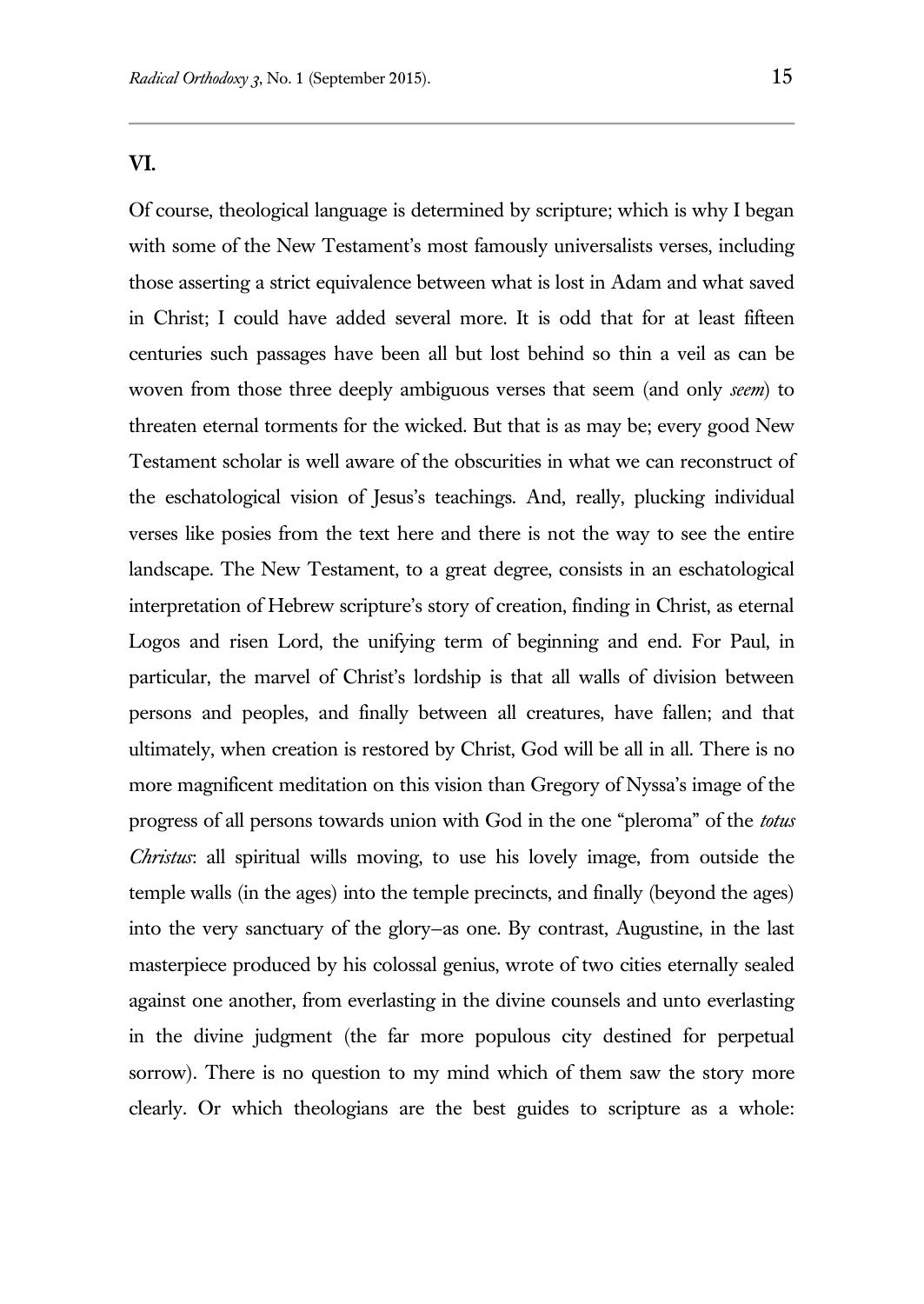Gregory, Origen, Evagrius, Diodore, Theodore, Isaac of Ninevah…George MacDonald.

Here however, again, the issue is the reducibility of all causes to their first cause, and the determination of the first cause by the final. If we did not proclaim a *creatio ex nihilo*—if we thought God a being limited by some external principle or internal imperfection, or if we were dualists, or dialectical idealists, or what have you-the question of evil would be an aetiological query only for us, not a terrible moral question. But, because we say God creates freely, we must believe his final judgment shall reveal him for who he is. So, if all are not saved, if God creates souls he knows to be destined for eternal misery, is God evil? Well, why debate semantics? Maybe every analogy fails. What is not debatable is that, if God does so create, in himself he cannot be the good as such, and creation cannot be a morally meaningful act: it is from one vantage an act of predilective love, but from another—logically necessary—vantage an act of prudential malevolence. And so it cannot be true. We are presented by what has become the majority tradition with three fundamental claims, any two of which might be true simultaneously, but never all three: that God freely created all things out of nothingness; that God is the Good itself; and that it is certain or at least possible that some rational creatures will endure eternal loss of God. And this, I have to say, is the final moral meaning I find in the doctrine of *creatio ex nihilo,* at least if we truly believe that our language about God's goodness and the theological grammar to which it belongs are not empty: that the God of eternal retribution and pure sovereignty proclaimed by so much of Christian tradition is not, and cannot possibly be, the God of self-outpouring love revealed in Christ. If God is the good creator of all, he is the savior of all, without fail, who brings to himself all he has made, including all rational wills, and only thus returns to himself in all that goes forth from him. If he is not the savior of all, the Kingdom is only a